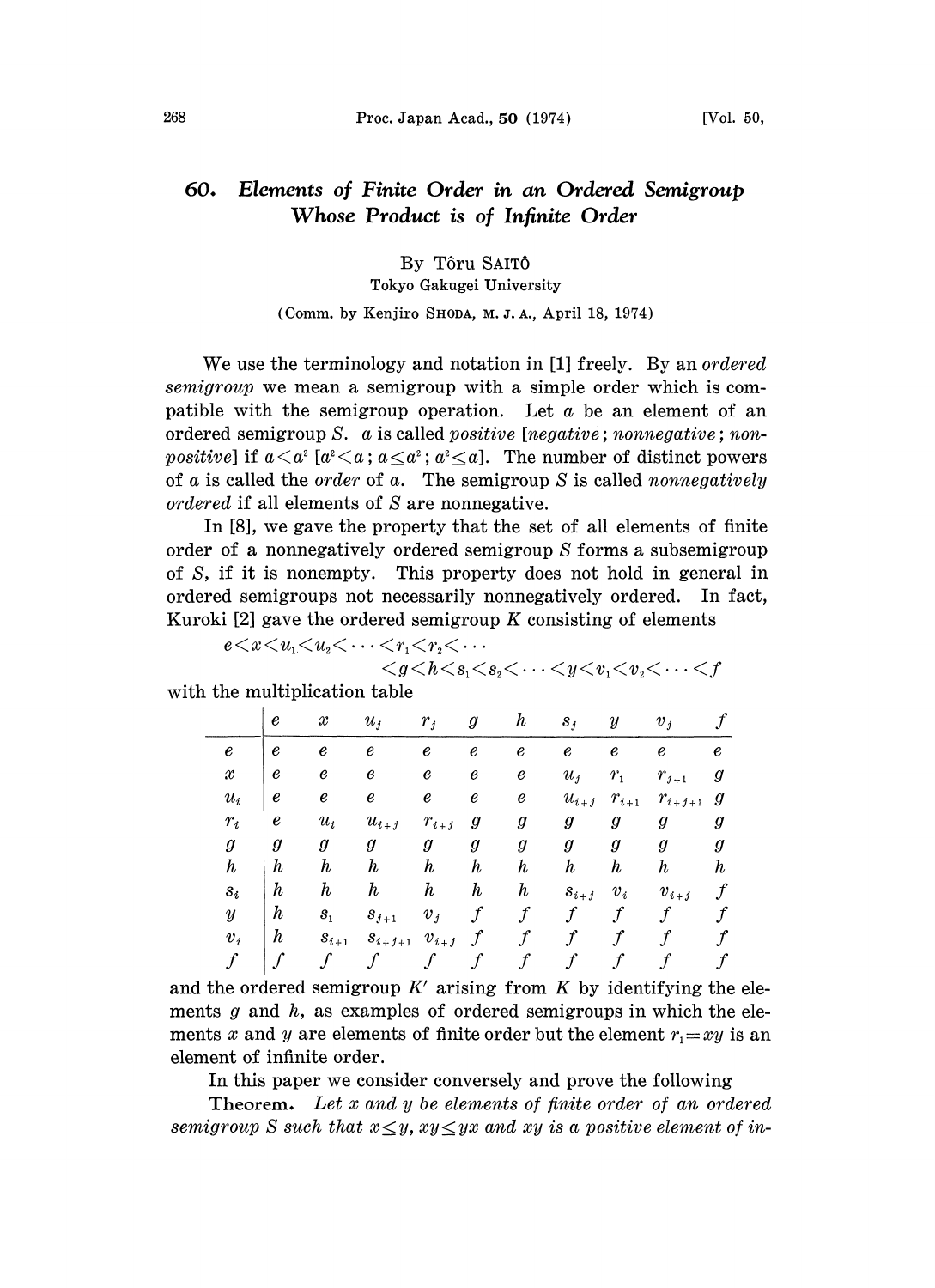finite order. Then the subsemigroup  $T$  generated by elements  $x$  and  $y$ is isomorphic to either one of ordered semigroups K and K'.

**Proof.** We denote by m and n the orders of elements x and y, respectively. Since  $xy$  is positive, we have  $xy \leq xyxy$  and so (1)  $x \leq x y x$  and  $y \leq y x y$ . Hence  $y < yxy \leq y^3$  and so  $(y \text{ is positive.})$ If x were nonnegative, then by [8] Lemma 4.7,  $xy$  would be an element of finite order, contradicting the assumption. Hence  $(x)$   $x$  is negative. Put  $e=x^m$  and  $f=y^n$ . Then clearly  $(e_4)$  e and f are idempotents. For every natural number *i*, we have  $x(yx)^{i}y = (xy)^{i+1} \leq (xy)^{i+2} = x(yx)^{i+1}y$ and so  $(yx)^i \leq (yx)^{i+1}$ . Hence  $(5)$  yx is a positive element of infinite order. By way of contradiction, we assume that  $y \leq (yx)^i$  for some natural number *i*. Then  $y \leq (yx)^i \leq y^{2i}$  and so y and yx lie in the same archimedean class. This contradicts  $[6]$  Theorem 3, since y is an element of finite order and by (5)  $yx$  is an element of infinite order. Hence (6)  $(yx)^{i} \leq y$  for every natural number i. By (1) we have  $y \leq y(xy) \leq y(yx)=y^2x$ . Hence  $f=y^n \leq y^{n+1}x \leq y^{n+2} \leq f^{n+2}$  $=f.$  Hence  $f=y^{n+1}x=fx.$  Also  $fy=y^{n+1}=f.$  Hence (7)  $fw=f$  for every  $w \in T$ . By (7)  $(wf)^2 = wfwf = wf.$  Hence (8) wf is an idempotent for every  $w \in T$ . By [4] Corollary of Lemma 1, the set of idempotents of S forms a subsemigroup of S, which we denote by E. By way of contradiction we assume that  $yx \leq y \epsilon f$ . Then by (8) yef is an idempotent and so  $(yx)^{m n+1}$  $\leq (y e f)^{m n+1} = y e f$ . On the other hand, by (7) and (4)  $y e f = y e f x$  $=yx^{mn}y^{mn}x\leq y(xy)^{mn}x=(yx)^{mn+1}$ . Hence we have  $yef=(yx)^{mn+1}$ . But this is a contradiction, since by  $(5)$  yx is an element of infinite order and by (8) yef is an idempotent. Hence we have  $y \in f \leq yx$  and so  $\epsilon f$  $\langle x, \rangle$  Since  $e, f \in E$ , we have  $ef \in E$ . Hence  $e = x^m = x^{m+1} \leq x^m y = ey \leq ey^n$  $=ef=(ef)^m\lt x^m=e$  and so  $ey=e$ . Also  $ex=x^{m+1}=x^m=e$ . Hence (9)  $\textit{ew}=e$  for every  $w \in T$ . By (7) and (9)  $ef = e$  and  $fe = f$  and so  $e \mathcal{L} f$  in the semigroup E. Also by (2) and (3)  $e=x^m\langle x\langle y\langle y^m=f\rangle$ . Hence by [8] Lemma 1.13 and its dual we have (10)  $m=n=2$ . By (1)  $y \leq yxy \leq yxy^2 = yxf$ . Hence  $f = y^2 \leq (yxf)^2 = yxf \leq y^2f = f$  and so (11)  $yxf = f.$ 

By (6)  $xye = xyx^2 \leq xyx \leq xy$ . But by (9)  $xye$  is an idempotent and by